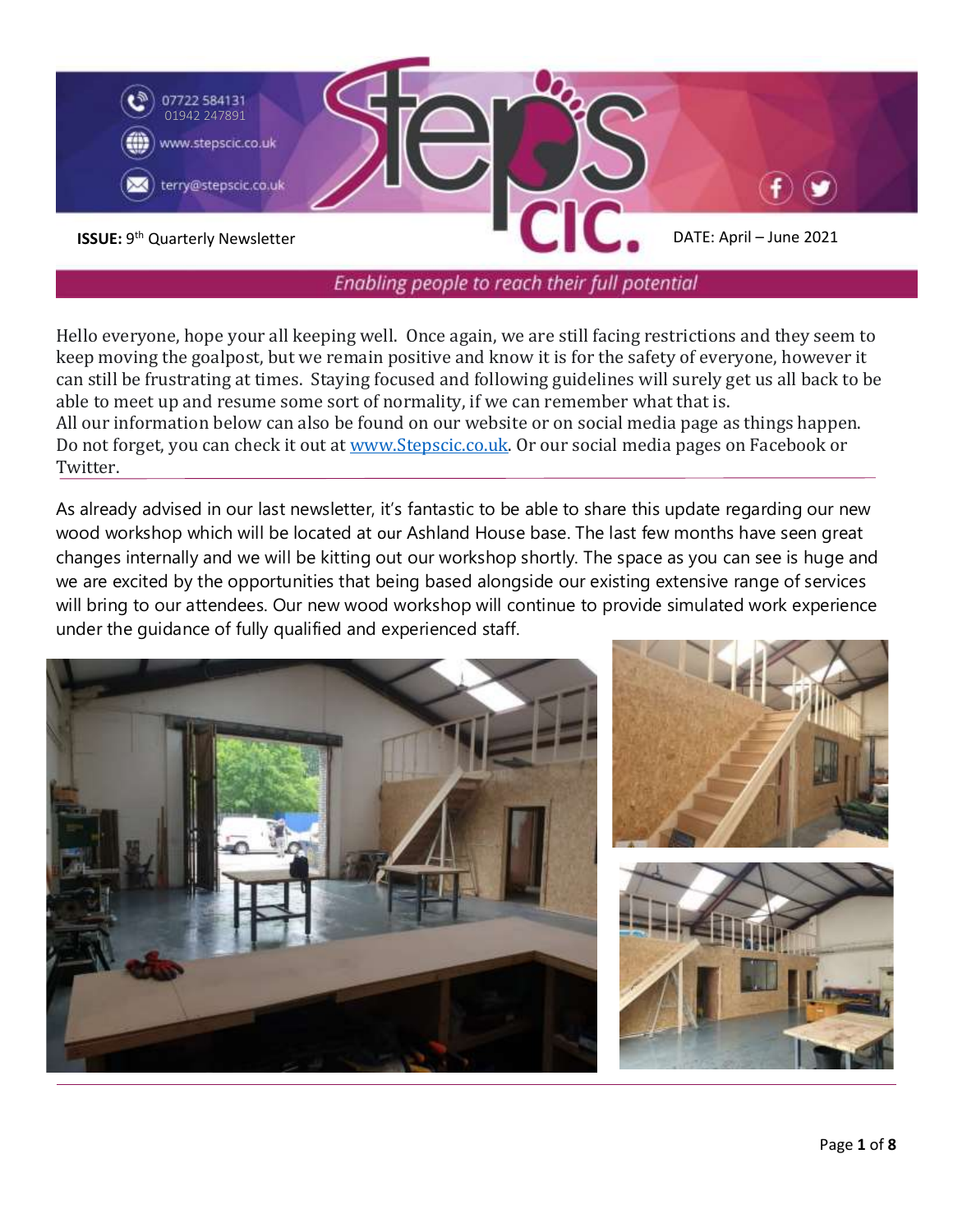## **Enabling people** to reach their full potential

Looking after our physical health and mental wellbeing has always been embedded throughout our activities and service provision at STEPScic but recent weeks have seen us develop additional aspects one of which being our 'Worry Tree'. Our attendees have worked collaboratively to create an eye-catching 'Worry Tree' mural that will help them to deal effectively with worrying thoughts. We have also extended our qualification provision and are now offering a nationally recognized qualification in Physical Health and Mental Wellbeing. The course is proving popular with our attendees, and we are pleased to receive feedback from parents commenting that it is having a positive impact in the family home.

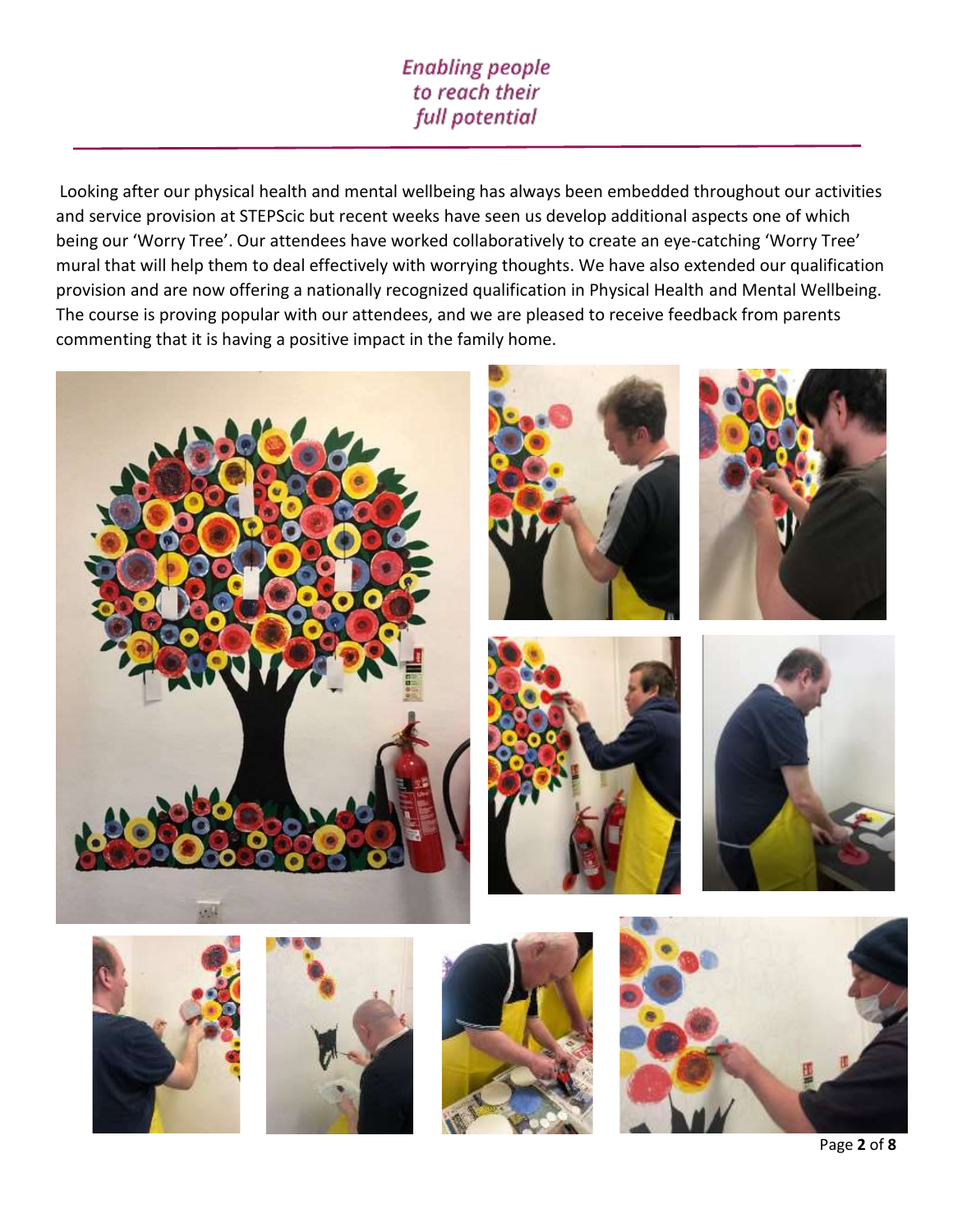

Our green fingered gardening group have been busy creating hanging baskets and harvesting their first lettuce of the season! The raised beds are maturing, and we are looking forward to harvesting more vegetables very soon and seeing our hanging baskets in full bloom.

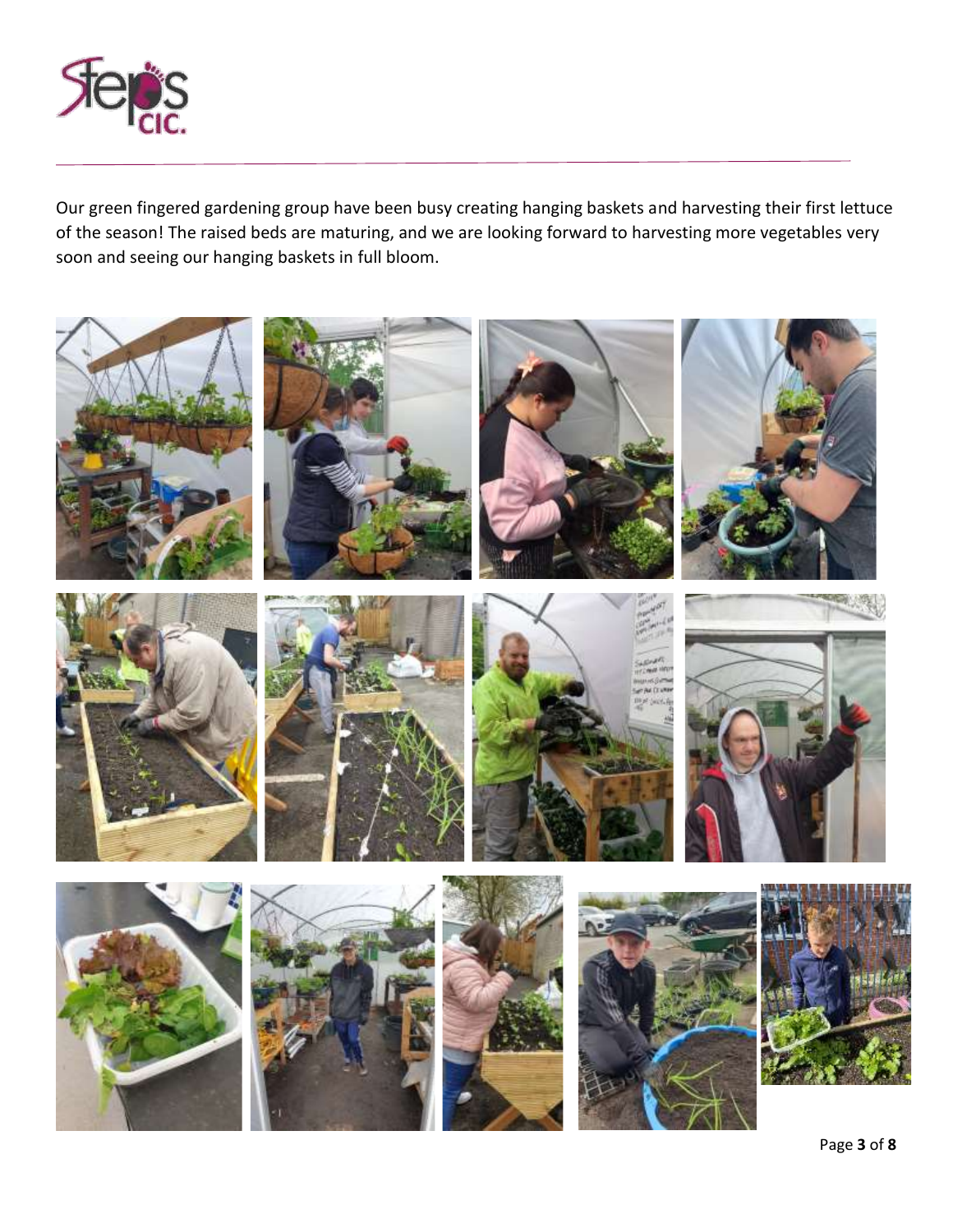## **Enabling people** to reach their full potential

Our attendees are not just busy with the polytunnel and raised beds, they are also busy mowing the lawns and maintaining the grounds around our base at Ashland House on behalf of Think Ahead. Our attendees work under the guidance of our experienced horticulturist and learn how to use petrol self-propelled mowers.



We do have the opportunity to appreciate all the hard work that has been done over the last twelve months, our outdoor garden area is enjoyed by all, enjoying dining alfresco and even setting up for our keep fit and relaxation sessions, making the most of the glorious British sunshine.

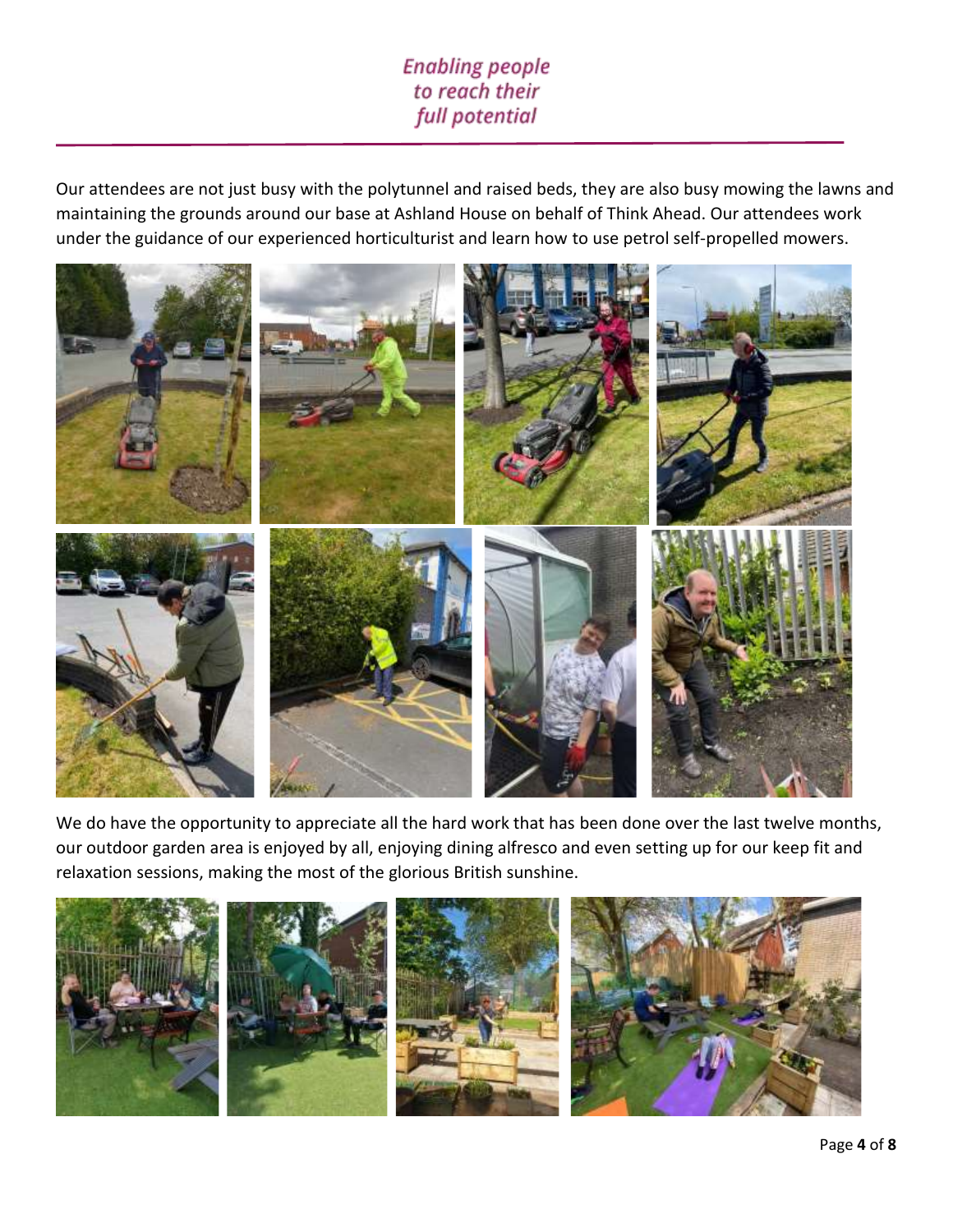

STEPScic attendees still access a wide range of activities including sport and leisure, and we thank Ince Rose Bridge Sports and Community club for access to their indoor and outdoor facilities for our sports sessions. Hair and beauty in our onsite salon, art, gardening, floristry, photography, textiles, woodwork, cooking and baking and much more. All activities are provided in-house by experienced and highly skilled staff.



If you want further information on our full service provision please don't forget to take a look at the new website [www.stepscic.co.uk.](http://www.stepscic.co.uk/?fbclid=IwAR0-7mzZG3sofVSqb4VSgeP5fBzUzFgz-jzI9nJop48bGH1_JvwoqcMqrFE) This is just a small selection of photos highlighting the daily activities on offer and the participation of our attendees.

We are located at: we are located at:<br>Ashland House, Dobson Park Way, Ince, Wigan, WN2<br>2DX

and Unit 12, Golborne Enterprise Park, Kid Glove Road, Golborne, WA3 3DP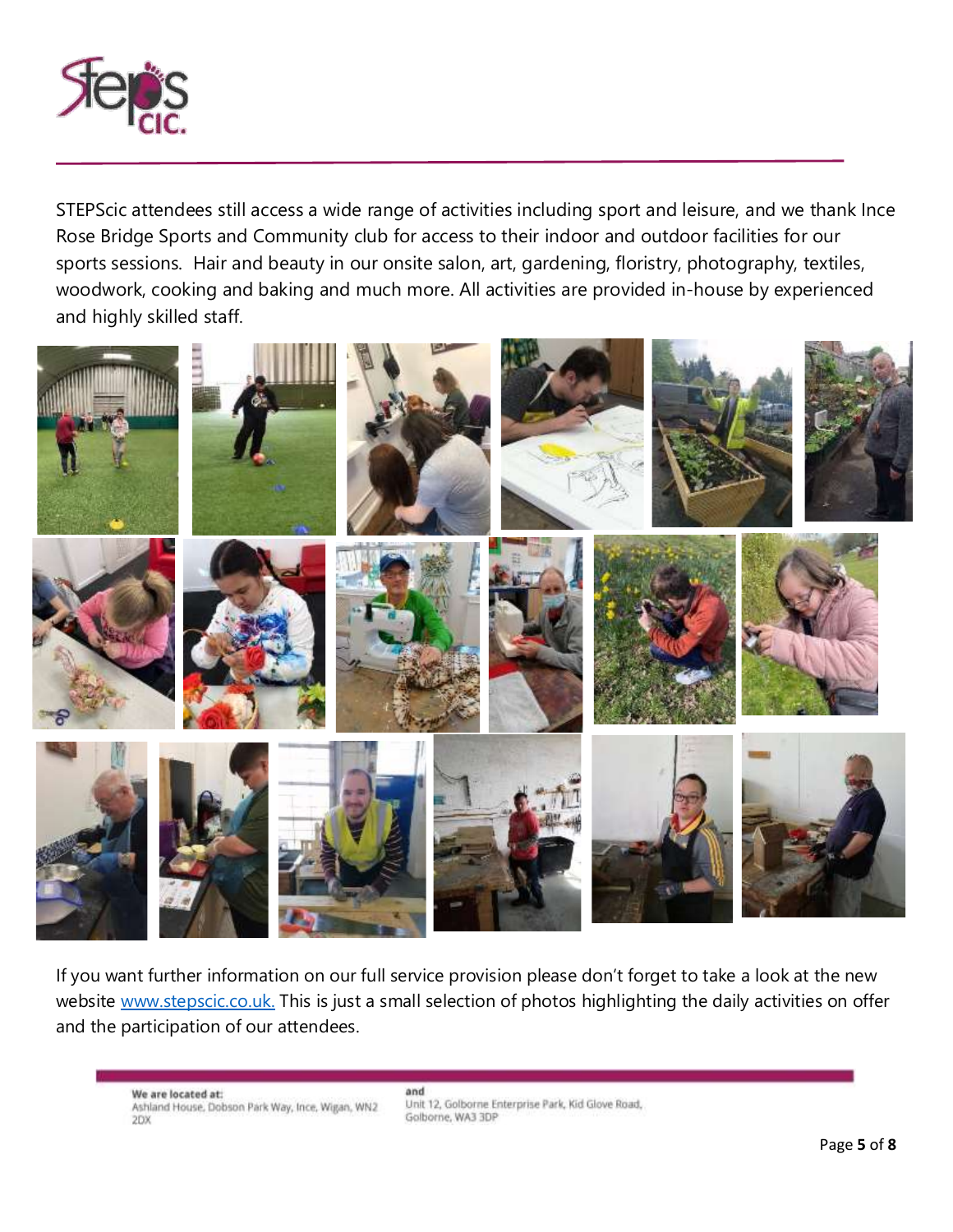## **Enabling people** to reach their full potential

Our onsite car washing sessions are proving extremely popular, our attendees are taking the booking and organizing the wash schedule. They have also worked collaboratively and designed the flyer below. Some attendees have already achieved qualification at entry level 3 in skills for further learning and employment and gained credits in vehicle cleaning skills, with washing and valeting a car. This is giving our attendees real life work experience.

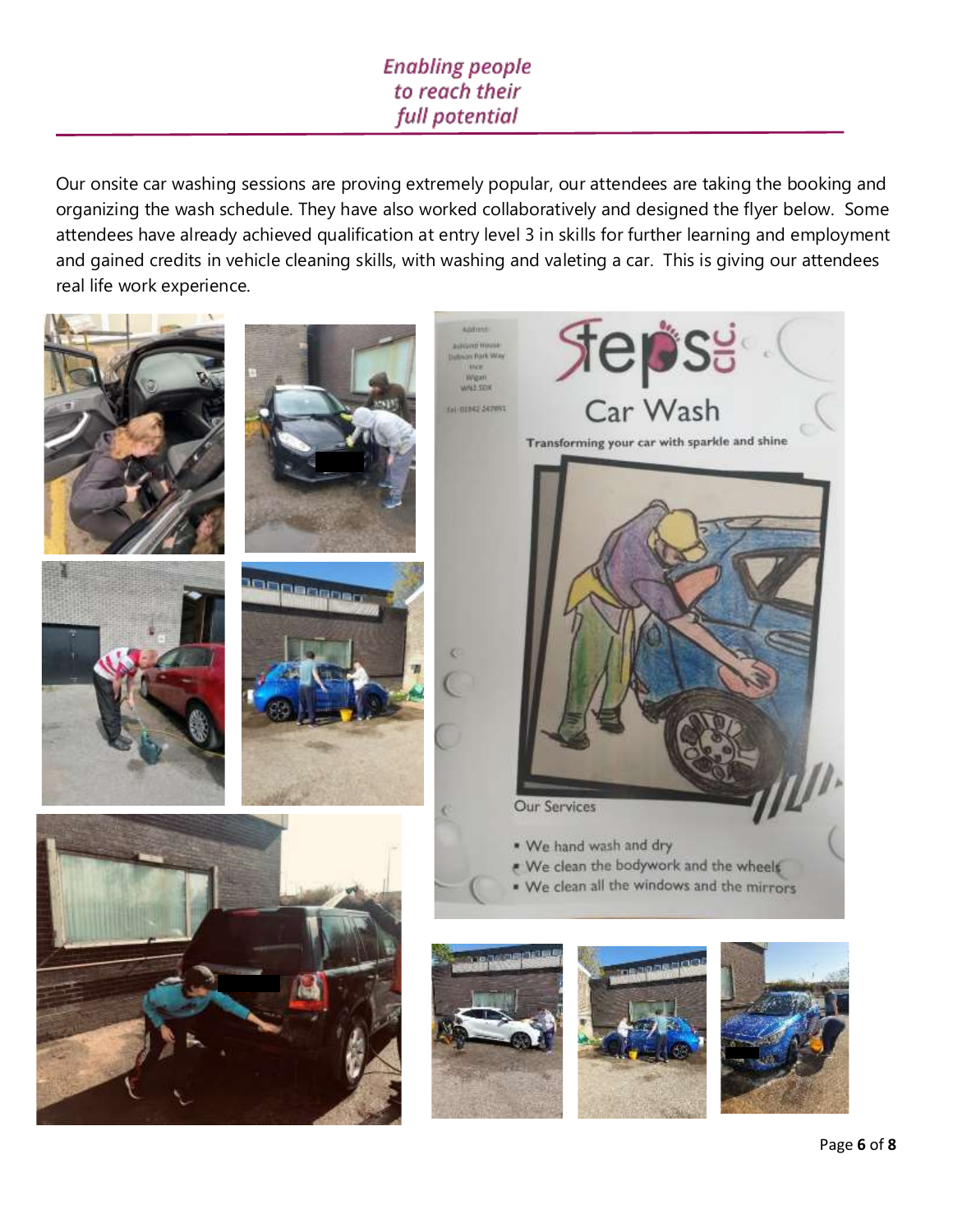

We are really excited about our new upcoming venture and some of our attendees are already looking forward to working in Ashlands Coffee House. They will be gaining real life work experience skills which will hopefully support them onto employment in the future. We hope to serve you all very soon. 38